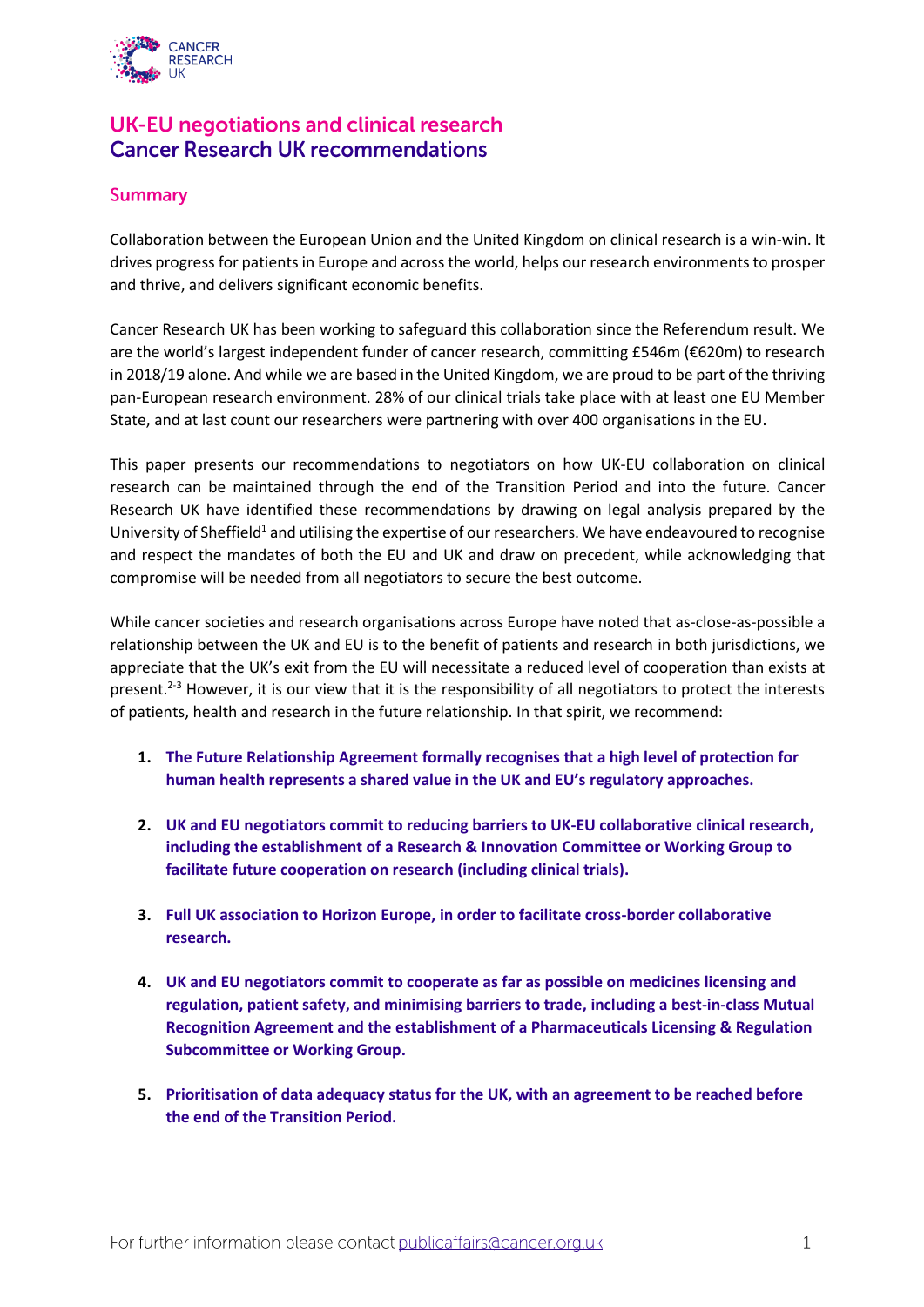

# <span id="page-1-0"></span>1. Protection of human health as a shared value

Current arrangements for collaboration are based on the EU's internal market and its rules, which create a level-playing field for all market actors that enables innovation driven by fair competition. These rules also create a regulatory 'floor' that provides EU-wide protections to both participants in clinical trials and to patients who use products developed by clinical research.

The EU has a duty to protect human health in its internal market regulation, $4$  as it does in all its activities and policies.<sup>5</sup> Simultaneously, the UK has given assurances that Brexit will "do no harm" to human health.<sup>6</sup> However, the House of Commons Health and Social Care Select Committee has noted the omission of health as a regulatory floor from the EU negotiating mandate, and has in response proposed that "the UK should seek to make a shared commitment to protecting health and national health systems part of these negotiations".<sup>7</sup>

**i) Cancer Research UK recommends that the EU and UK formally recognise in the Future Relationship Agreement that a high level of protection for human health represents a shared value in their regulatory approaches.** This would function similarly to the levelplaying field for social and labour protections. The EU and the UK will retain autonomy to develop their domestic regulation of matters pertaining to human health protection, $8$  so long as new rules do not impede trade between the EU and the UK. But, in common with the commitments to maintain and improve social and labour standards,<sup>9</sup> the EU and the UK should agree a commitment to maintain and improve human health protection.

Such a commitment would provide a basis in the EU-UK Agreement for cooperation in good regulatory practice where necessary to protect human health, including in clinical trials.

## <span id="page-1-1"></span>2. Clinical research collaboration

Clinical trials play an essential role in determining the effectiveness and safety of new medicines. They also provide patients with access to potentially life-saving treatments that are in development. UK-EU collaboration is critical to delivering many clinical trials, especially those investigating rare and childhood diseases. If this collaboration were reduced, both the UK and EU would risk losing opportunities to innovate and improve patient care.

The UK plays a central role in the European clinical research environment, to the benefit of patients across Europe. Despite having just 12.9% of the EU's population,<sup>10</sup> the UK produced 28% of the EU's clinical trial applications between 2008 and 2018.<sup>11</sup> Working with the EU is foundational to UK clinical research, with the UK participating in more UK-EU trials (4,883) than UK-only trials (2,864) between 2004 and 2016.<sup>12</sup> UK researchers are strong collaborators, with the UK participating in more pan-EU trials for rare and childhood diseases than any other Member State.<sup>13</sup> The UK also delivers more phase I trials than any other EU country, developing specialist expertise that EU partners can draw on.<sup>14</sup>

Pan-EU trials are currently regulated by the Clinical Trials Directive (2001/20/EC) (CTD), which will be replaced by the EU Clinical Trial Regulation (536/2014) (CTR) in 2022. The UK played a central role in the development of the CTR, which researchers widely expect to be a significant improvement on the CTD. The CTR will be underpinned by a clinical trial database and a centralised clinical trial portal. This infrastructure should coordinate Member State reviews and approvals, accelerate trial set-up, improve safety reporting, and facilitate collaborative research within the EU's internal market.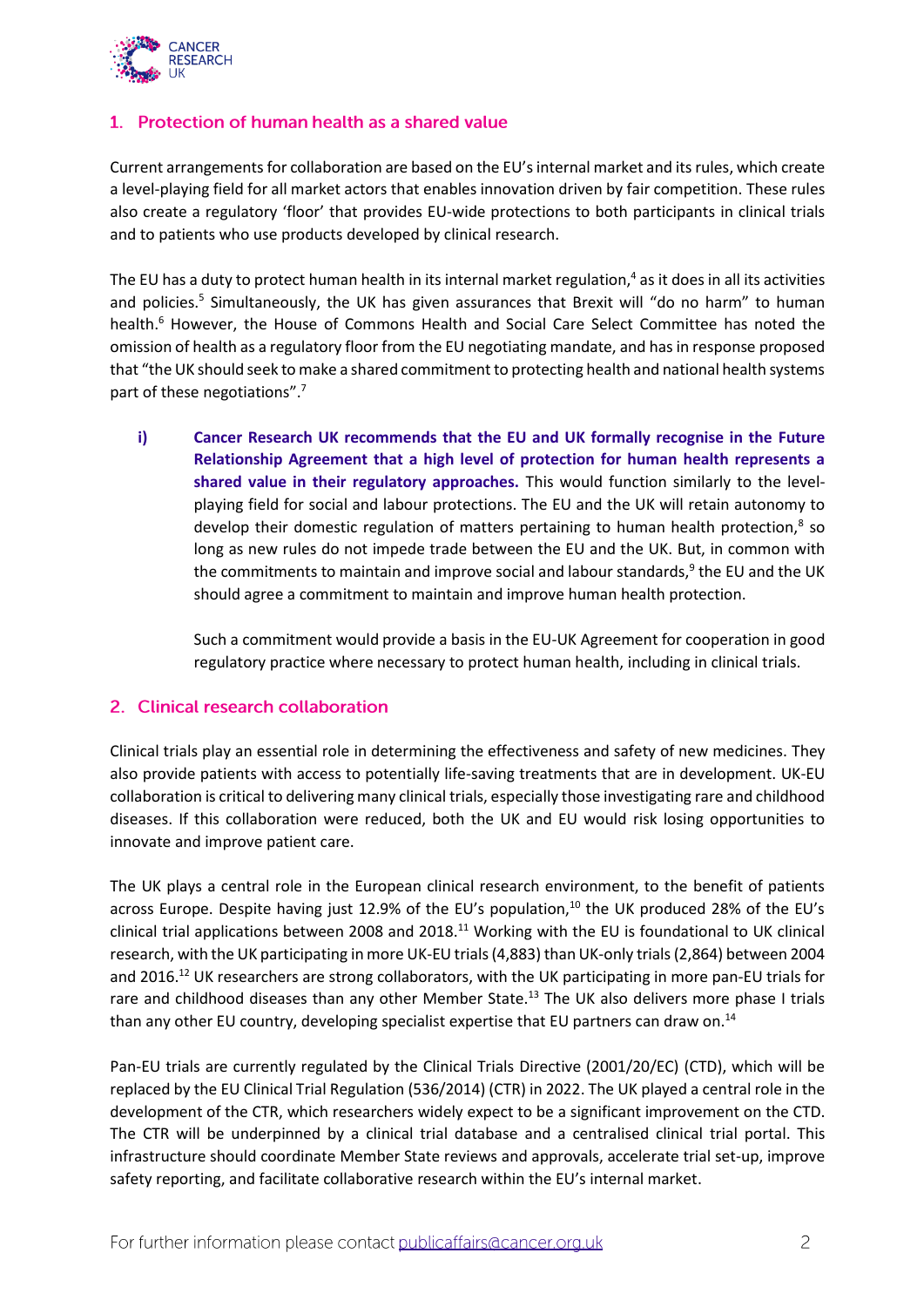

### **Challenges**

To ensure UK and EU researchers can continue to collaborate on clinical research, whilst recognising that the UK will be outside the internal market, the future relationship will need to minimise practical, legal and financial barriers to running UK-EU clinical trials.

New barriers to collaboration will materialise if UK and EU clinical trial approval processes diverge.<sup>15</sup> Since it is no longer an EU Member State, the UK will not have access to the CTR's centralised clinical trial portal when it comes into operation. A key efficiency gain that will be provided by the portal is the coordinated review of Clinical Trial Applications (CTAs) by participating Member States, which is designed to accelerate trial set-up and facilitate collaborative research. Without access to the portal, the UK and EU CTA review processes will have to run separately, in parallel to each other. If these separate processes do not cooperate, they will eventually begin to diverge. Differences in assessment criteria, approval timelines, and other areas, will increase the administrative burden on researchers and delay the set-up of UK-EU clinical trials. This in turn will reduce collaborative research activity, resulting in fewer trials and a reduction in patient access to new treatments in both the EU and UK.

Another barrier caused by divergence will be an increase in legal costs faced by UK-based sponsors of UK-EU trials. In cases where an EU trial has a non-EU Sponsor, the CTD (and later the CTR) requires sponsors to establish a legal representative in the EU. Evidence from our research community has shown the process of establishing an EU-based legal representative for multi-state trials can range from £20,000 to £300,000 per year, which would be prohibitively expensive for many non-commercial Sponsors (e.g. universities). An increase in legal costs, unless compensated elsewhere, would likely lead to a fall in UK-led pan-European clinical trials, which would negatively impact both the UK and EU. Cancer research would be particularly vulnerable to these costs, as approximately 40% of all UK cancer trials have non-commercial Sponsors.<sup>16</sup> Ultimately both EU and UK patients would have fewer opportunities to participate in trials and benefit from new, potentially life-saving, treatments.

### **Recommendations**

The UK Government has already said it will implement aspects of the CTR "which best suits the interests of UK patients, industry, non-commercial researchers and hospitals".<sup>17</sup> Cancer Research UK welcomes this, as efforts to maintain consistent regulatory standards will make UK-EU research collaboration easier, which is in the best interests of patients. However, full UK participation in the CTR would be the best long-term outcome for patients across Europe, as UK access to the CTR's entire IT infrastructure would provide the best environment for conducting life-saving EU-UK trials. As a minimum, we encourage UK and EU negotiators to keep the door open for future opportunities to support research collaboration.

**i) An ideal forum for discussing these future opportunities would be a Research & Innovation Committee or Working Group, similar to that proposed by the Wellcome Trust**  and Bruegel.<sup>18</sup> We recommend UK and EU negotiators establish this Subcommittee, which should sit under the proposed Specialised Committee on Regulatory Cooperation,<sup>19</sup> of which the UK-EU Joint Committee<sup>20</sup>/Partnership Council<sup>21</sup> would have oversight. The Subcommittee's purpose would be to oversee the UK-EU research relationship (including clinical trials) and make recommendations to the Specialised Committee for ways this relationship could be enhanced within the framework of the Future Relationship.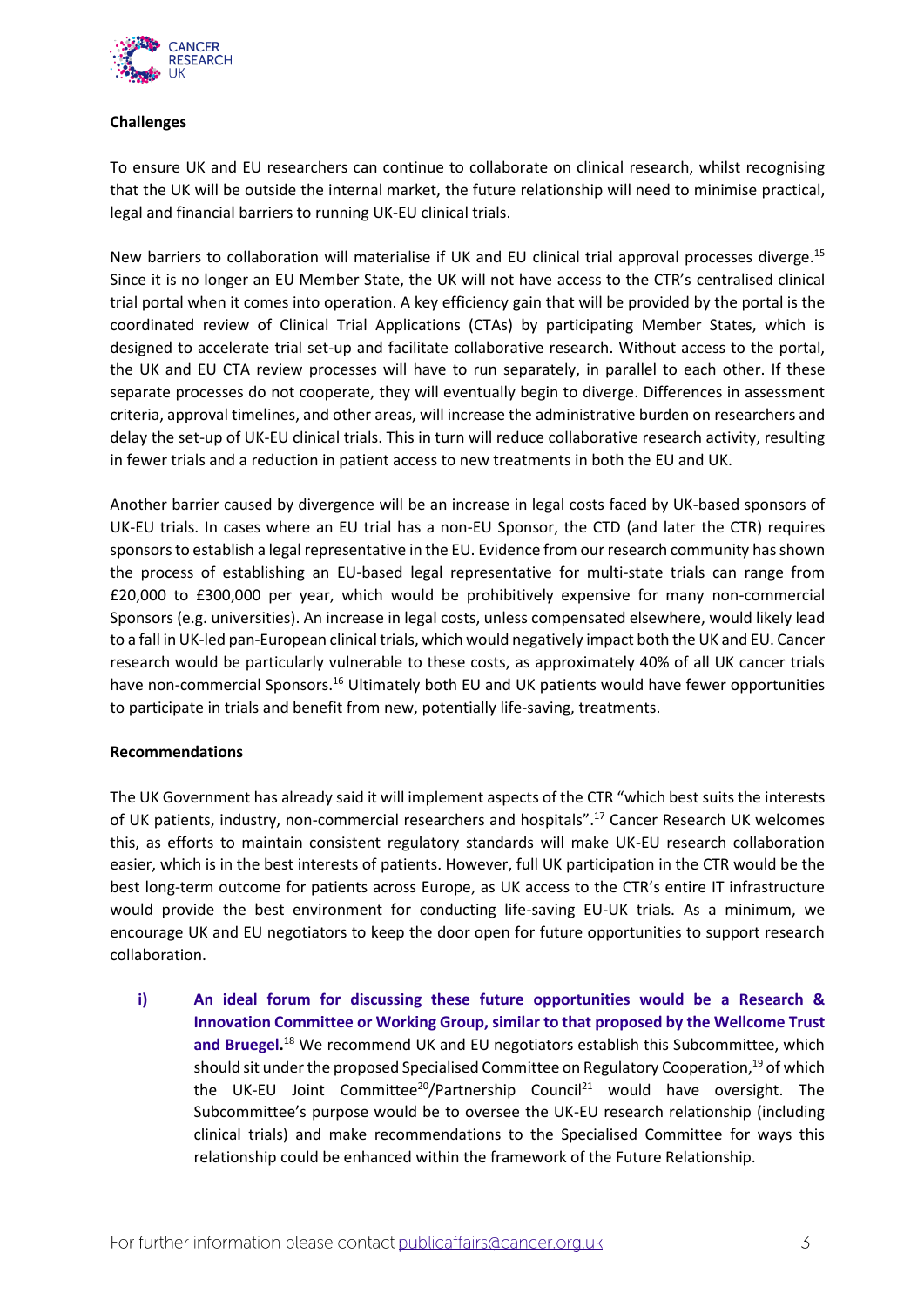

The Subcommittee structure should be modelled on the EU-Canada Comprehensive Economic Trade Agreement's (CETA's) subcommittees.

- **ii) A priority discussion for the Research & Innovation Subcommittee or Working Group should be mutual recognition of clinical trial Sponsors.** This will be necessary if, as expected, the CTR requires trial Sponsors from Third Countries to establish legal representation in the EU. A Mutual Recognition Agreement for UK, EU and EEA Sponsors would prevent the financial barriers this is expected to bring, thereby safeguarding UK-EU clinical trials with Sponsors based in the UK and the benefits these bring to EU and UK patients, confirming a shared commitment to a high level of protection for human health.
- **iii) We recommend the Subcommittee explores ways UK-based trial sponsors could access the centralised portal, when implemented, whilst maintaining the integrity of the EU internal market.** As noted above, having access to the CTR's IT infrastructure would better facilitate UK-EU collaborative clinical research by accelerating trial set-up and expediting the sharing of trial information. This will improve access to in-development treatments for patients across Europe, again making a reality the EU's and UK's shared commitment to a high level of protection for human health.

## <span id="page-3-0"></span>3. Horizon Europe

Joint-EU research is supported by the EU's Research Framework Programme, Horizon 2020, which provides funding and networking opportunities in order to increase innovation through collaboration. This support plays a vital role in cancer research and is responsible for many world-leading trials – such as the Paediatric Hepatic International Tumour Trial (PHITT) $^{22}$  – which would not be feasible without international collaboration.

UK-based researchers derive significant benefit from EU networks of funding and expertise, and in turn add considerable value. These collaborative links are vital for clinical research into cancer, an area in which the UK excels.<sup>23</sup> Nearly 50% of all UK cancer research is international<sup>24</sup> and 28% of the trials Cancer Research UK supports take place with at least one EU Member State.<sup>25</sup>

UK and EU researchers have more impact when they work together. Collaborative UK-EU medical and health research publications receive 24% and 44% more citations than their UK-only and EU-only counterparts.<sup>26</sup> The UK plays a central role in these collaborative publications, producing almost 20% of the research carried out within EU health programmes between 2007 and 2016.<sup>27</sup>

### **Challenges**

Horizon 2020 will end this year and be replaced by Horizon Europe, a 7-year programme worth nearly €100 billion, in 2021.<sup>28</sup> The UK is scheduled to be a Third Country by the time Horizon Europe comes into force and will thus have to seek associated status to retain a high level of access to EU research funding and infrastructure. Association represents an invaluable opportunity for research initiatives that rely on international collaboration to develop new treatments, especially for rare and childhood diseases. Cancer research would be particularly benefitted by UK association to Horizon Europe, as the programme features a 'cancer mission' designed to improve the prevention, diagnosis and treatment of cancer across Europe.<sup>29</sup>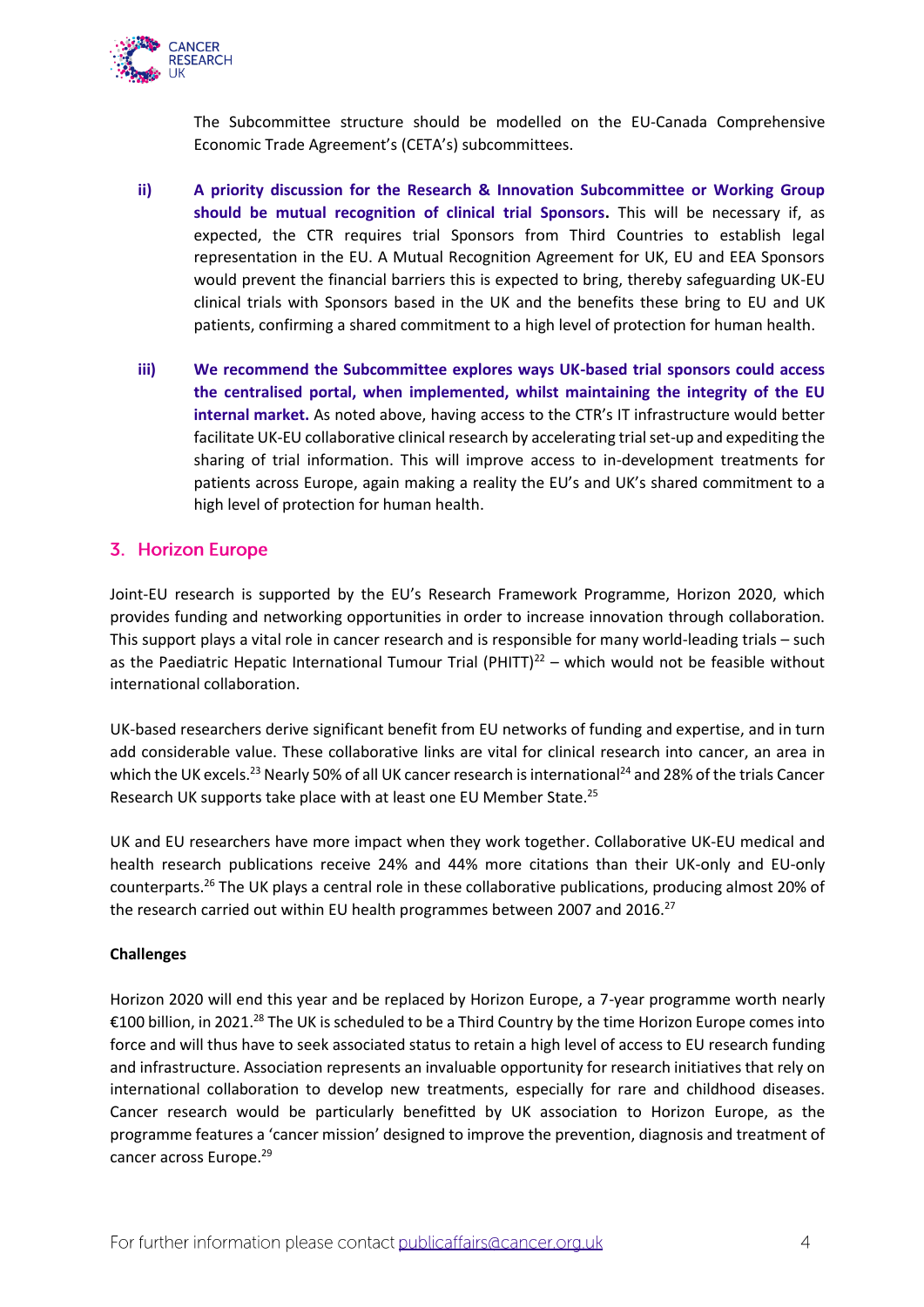

Third Country participation is necessarily different from that of EU Member States. The terms of association for Third Countries to Horizon Europe have not yet been finalised, but potentially include limited participation in, or exclusion from, certain parts of the Programme. These could include singlebeneficiary schemes, such as European Research Council Funding, or areas with geopolitical sensitivities.<sup>30</sup> The exact terms of how the UK contributes and benefits financially will also need to be decided.

There has also been discussion of additional criteria for Third Countries seeking associated status to Horizon Europe, potentially including recognition of intellectual property rights and rules around the mobility of researchers.<sup>31</sup> While association discussions are outside the scope of negotiations on the future relationship, the terms of the relationship between the UK and EU are likely to have a bearing on UK association to Horizon Europe.

### **Recommendations**

We welcome the UK Government's intention to explore association to Union Programmes, including Horizon Europe.<sup>32</sup>

**i) We recommend the UK Government follow through on this intention and seek association with Horizon Europe as a Third Country, ideally to begin on 1 January 2021, or as soon as Horizon Europe begins thereafter.** This view has been echoed widely throughout the medical research charity sector and across a variety of disease areas.<sup>33-34</sup>

While terms of UK association to the Programme will be decided outside of negotiations, negotiators should ensure the UK-EU relationship is one which facilitates full association. A Research & Innovation Subcommittee or Working Group, as recommended above, would be well placed to help facilitate this relationship – as spelled out by the Wellcome Trust and Bruegel. 35

# <span id="page-4-0"></span>4. Medicines regulation, safety and movement

*"The UK and EU are stronger when they work together to improve public health. In the European Medicines Agency, MHRA expertise and capacity is crucial. For the UK, full participation in the EMA allows swift access to the newest medicines and treatments. A continued strong relationship will benefit patients across Europe and we must not allow political barriers to get in the way of this."*

### **Thomas Lönngren, Executive Director of the EMA (2001-2010)**

UK-EU collaboration in the evaluation and monitoring of medicines entering their markets accelerates patient access to innovative treatments and helps protect patient safety.

The European Medicines Agency's (EMA's) centralised marketing authorisation process provides a route for companies to access the entire EU pharmaceuticals market based on one regulatory submission. EU and EEA countries' national medicines regulators work together to assess these submissions, and this system allows faster patient access to new medicines across the EU. The Medicines and Healthcare Products Regulatory Agency (MHRA) has historically been a major contributor to the EMA's centralised marketing authorisation process, acting as Scientific Advice Co-ordinator in at least 20% of centralised licensing applications between 2008 and 2016.<sup>36</sup>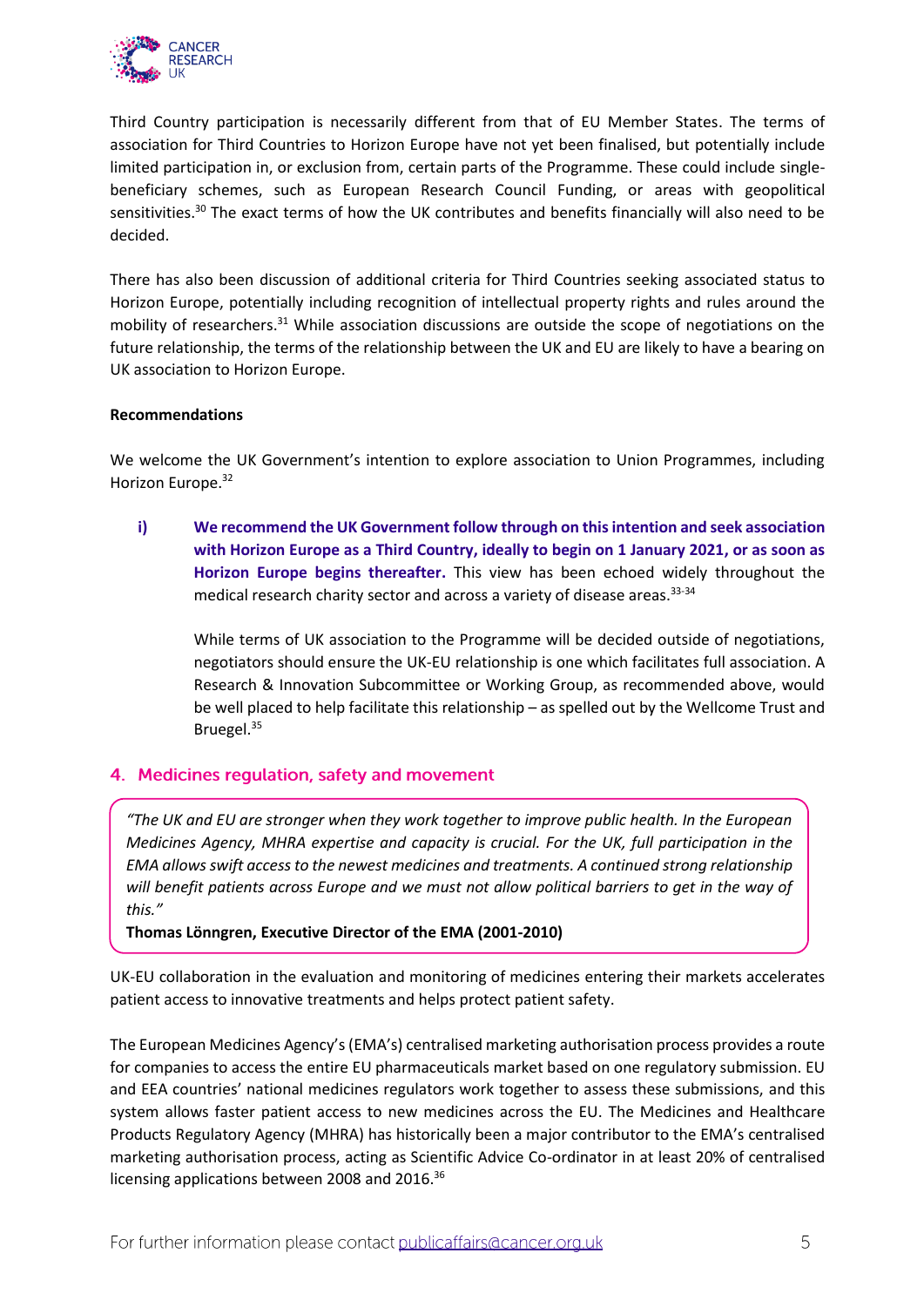

The EMA also oversees monitoring of medicines safety (pharmacovigilance) at an EU level. Collaboration between EU and EEA national regulators, coordinated via the EMA, allows them to quickly identify, share, and act on possible threats to patient safety. This includes information on Suspected Unexpected Serious Adverse Reactions (SUSARs) during clinical trials, which regulators can share to raise concerns about a new medicine's safety. The MHRA has been an integral part of this activity and was responsible for 21% of safety signals identified by an EU or EEA member state between mid-2012 and mid-2017.<sup>37</sup>

In addition, the EMA is responsible for establishing and enforcing EU-wide standards on a range of other medicines regulatory issues with implications for patient safety, such as Good Manufacturing Practice (GMP) and Good Distribution Practice (GDP). These standards apply to both licensed medicines and to Investigational Medicinal Products (IMPs). It is supported in this work by national medicines regulators, such as the MHRA, who provide domestic monitoring and oversight of these standards in medicines manufacturing and supply.

### **Challenges**

When EU internal market law no longer applies in the UK, EU-UK collaboration on the certification and monitoring of GMP compliance will be interrupted. This would put at risk timely patient access to medicines. Before medicines can be released for use, they must be assessed and certified by a Qualified Person (QP) to confirm GMP compliance. This applies both to licensed medicines and IMPs – medicines being tested or used as a reference in a clinical trial, including placebos and licensed products being used in a different form or for a different purpose. In 2018, 70% of IMPs in ongoing EU trials were QP released from the UK.<sup>38</sup>

In the absence of an agreement between the EU and UK establishing equivalence of GMP standards and QP status, manufacturers would be required to undertake batch testing of medicines to prove GMP compliance separately in the UK and the EU. This will add to the administrative burden on manufacturers and slow the movement of medicines between the UK and EU. Every month, 37 million packs of medicine move from the EU to the UK, and 45 million from the UK to the EU, so this would have a significant impact for patients in both the UK and the EU.<sup>39</sup> Any delays in this process could particularly affect products with a short shelf life, including radiopharmaceutical products and possibly cell therapy type products such as CAR T-cell therapy.

Following the Transition Period, unless otherwise agreed, companies will have to submit separate marketing authorisation applications to the MHRA in the UK, and to the EMA in the EU. The relative sizes of the EU and UK pharmaceutical markets mean companies are likely to submit applications for new drugs to the EMA before the MHRA – meaning UK patients could face slower access to the latest medicines.<sup>40</sup> This will particularly impact authorisation of, and access to, medicines for rare and childhood cancer populations, where the unique need for specialist incentives to develop and market new drugs is already acknowledged in specific EU legislation (the Paediatric Regulation EC 1901/2006 and Orphan Regulation EC 141/2000).

On the EU side, as has been noted by the Executive Director of the EMA, $41$  loss of the MHRA's expertise and resource capacity in the EMA's centralised marketing authorisation process could mean that EMA decision-making slows down, at least in the short-term, similarly delaying EU patient access to new innovations.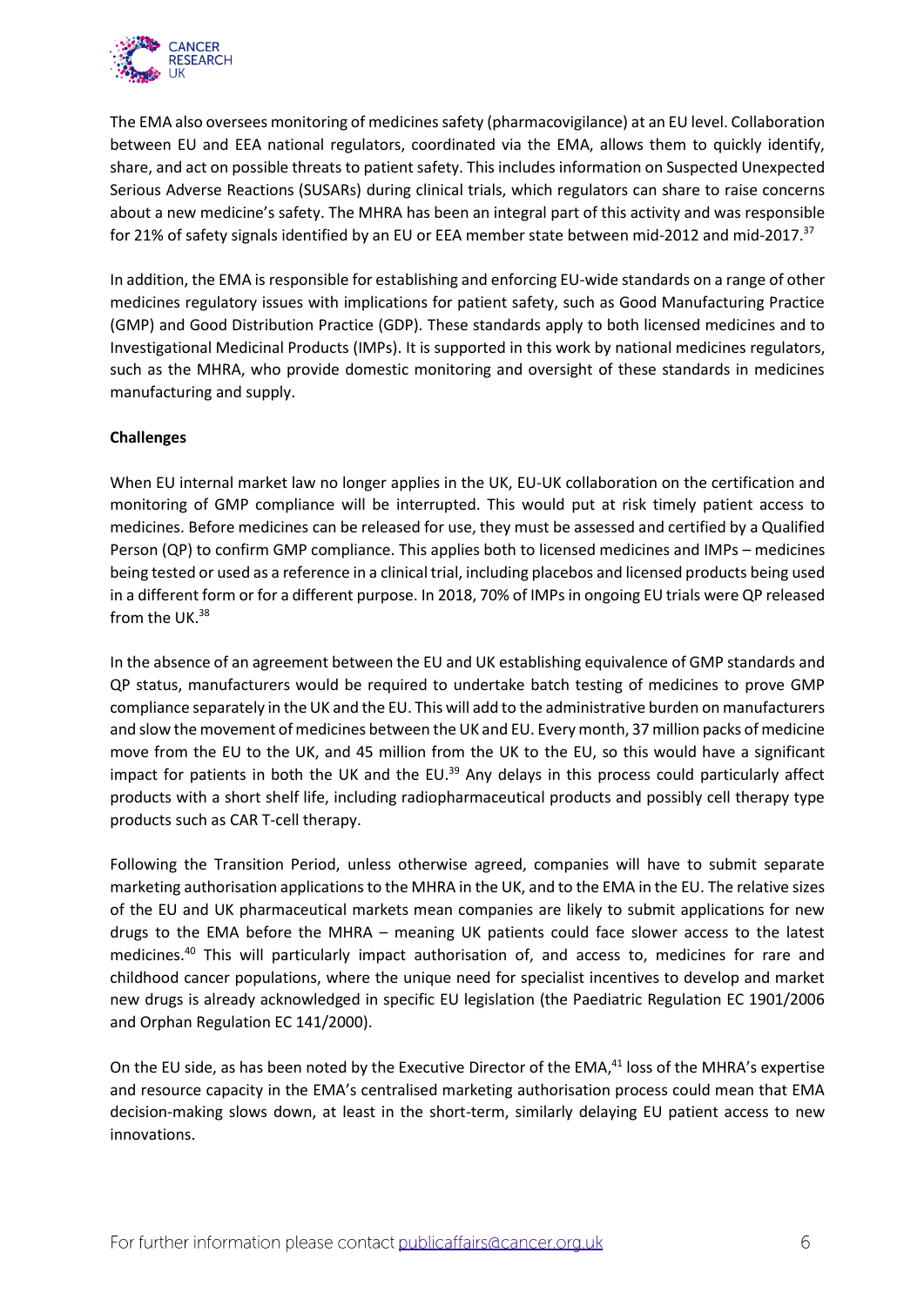

Likewise, after the Transition Period, the MHRA will cease to be integrated into the EMA's pharmacovigilance systems, since these are currently restricted to EU and EEA Member States. This risks a fall in standards of patient protection; it has been suggested that loss of this integration could cause delays of 1-2 months in picking up new safety signals,  $42$  even if the EU and UK agree to confidentially share pharmacovigilance data (in a similar way to existing confidentiality agreements between the EMA and regulators in countries like Australia and Canada).

#### **Recommendations**

Following the Transition Period, the UK has the option to unilaterally continue to recognise marketing authorisations granted by the EMA as valid. However, this is only a partial solution as it would not allow the MHRA to contribute its resource and expertise to the EMA's centralised authorisation process, which has proven valuable in accelerating patient access to new medicines. We therefore encourage UK and EU negotiators to adopt a long-term perspective when considering how medicines regulation, safety and movement will function in the Future Relationship. The commitment outlined in the Political Declaration to explore cooperation between UK authorities and the EMA is welcome and should be built upon.<sup>43</sup>

- **i) As a first step, we recommend negotiators establish a confidentiality agreement between the MHRA and EMA as soon as possible.** The content of this agreement should be modelled on the EMA's existing agreements with regulators in countries such as Australia, Switzerland, Canada, and the United States. We are confident this can be delivered quickly and will provide a foundation for the MHRA-EMA relationship after the Transition Period ends. However, this alone will not be enough to safeguard as far as possible patient safety and access to new medicines across Europe.
- **ii) We therefore recommend UK and EU negotiators build on this agreement by establishing a Pharmaceuticals Licensing & Regulation Subcommittee or Working Group.** This would also sit under the proposed Specialised Committee on Regulatory Cooperation and be modelled on the CETA subcommittee structure. This Subcommittee would explore options for the fullest possible pragmatic participation of the MHRA in the EMA's marketing authorisation processes. These discussions would embody the UK and EU's shared commitment to the value of protecting human health; whilst also recognising that, as a non-EU member, the UK cannot fully participate in the internal market's structures.

We acknowledge that the initial basis for pragmatic participation will (out of necessity) be less than the position before 31 January 2020. **We recommend that the UK and EU seek to deepen this position over time, using the Subcommittee as a forum.** Ultimately, Cancer Research UK would wish to see full MHRA participation in these processes, on a similar basis to EEA countries' regulators, as our evidence shows that this would be the best outcome for patients across the EU and UK.

**iii) We recommend negotiators agree a Protocol on the mutual recognition of GMP standards, compliance and enforcement, along the lines of the equivalent protocol in the CETA.**<sup>44</sup> This should include waiving of batch testing of medicines and IMPs on entry into their respective territories and mutual recognition of Qualified Persons, in line with existing MRAs the EMA has negotiated with other countries' regulators.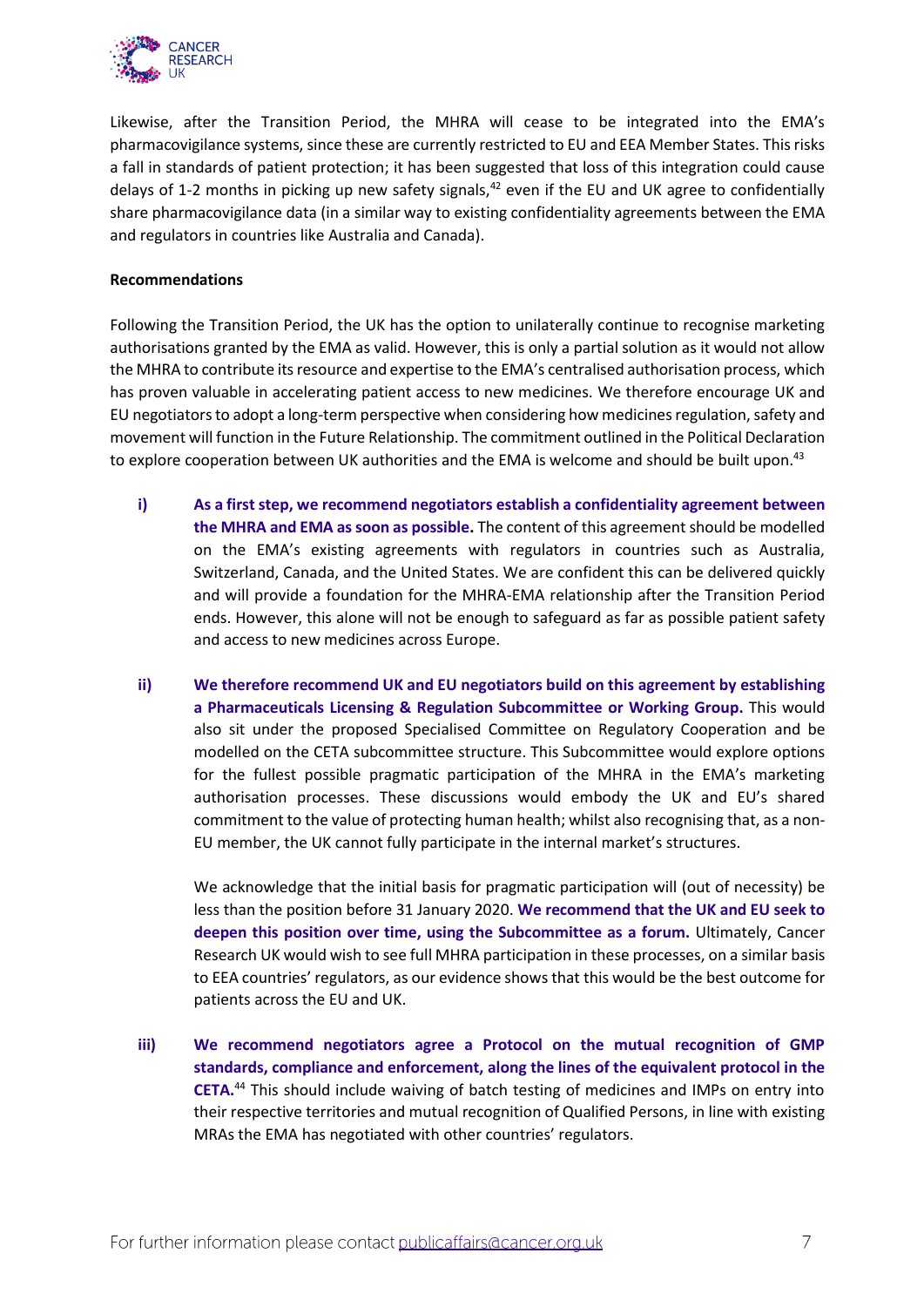

This will help ensure the movement of medicines and IMPs between the EU and the UK is as swift and frictionless as possible and would be compatible with broader global trends for overall regulatory harmonisation on GMP. Monitoring of the implementation of the Protocol could be overseen by the Pharmaceuticals Subcommittee or Working Group we recommend, in an equivalent fashion to the role played by the Joint Sectoral Group on Pharmaceuticals under CETA.

 $iv)$ **The Pharmaceuticals Licensing & Regulation Subcommittee or Working Group should also, over time, consider options for the MHRA's integration into the EMA's pharmacovigilance systems, and broader opportunities for collaboration on patient safety and regulatory issues.** Again, we acknowledge that the initial position will provide less patient protection than before 31 January 2020, but we recommend that the Subcommittee or Working Group should operate with an ambition to enhance this integration and collaboration over time.

## <span id="page-7-0"></span>5. Data sharing

UK and EU researchers and regulators benefit from having access to each other's data, as this facilitates the development and approval of new treatments. Without this data, both the EU and UK risk losing capacity to develop and authorise new medicines quickly and safely, in turn hampering efforts to improve patient care across Europe.

Data transfers are essential for running joint UK-EU clinical trials, as they need to routinely send patient data and test results across international borders from trial sites to researchers conducting analysis. This cross-border exchange provides the foundation for modern-day innovation, as these collaborative trials form the majority of clinical trials conducted in the UK, France, Germany, Italy, the Netherlands, Poland, and Spain.<sup>45</sup> Clinical trials investigating rare and childhood diseases are particularly reliant on international data for patient recruitment, as individual countries often lack the requisite number of patients and must recruit abroad to make up the gap. The importance of international data driving patient recruitment is expected to grow even further, as future trials will increasingly use innovative research methods that group patients by specific and rare genetic profiles.

Once a clinical trial is completed and its findings are used to authorise a new treatment, data sharing between the UK and EU remains essential. As noted in the previous section, the MHRA is a significant contributor to the EMA's work in monitoring patient safety. Confidentiality agreements, such as those the EMA has with Australia, Canada, and the US, allow confidential information on medicines safety (including SUSARs) to be further exchanged between regulators in these countries. Similarly, the EMA's Mutual Recognition Agreements (MRAs) on GMP with Third Countries, together with specific provisions in EU trade agreements (such as the CETA Protocol on Pharmaceuticals), also allow the findings of GMP inspections to be shared.

## **Challenges**

To ensure data sharing between the UK and EU can continue, the UK will need to receive data adequacy status from the European Commission. This status is essential for EU/EEA authorities to exchange data with Third Countries. If the UK did not receive data adequacy status, this would create immediate barriers to EU-UK collaboration, with an increased risk of long-term barriers being erected.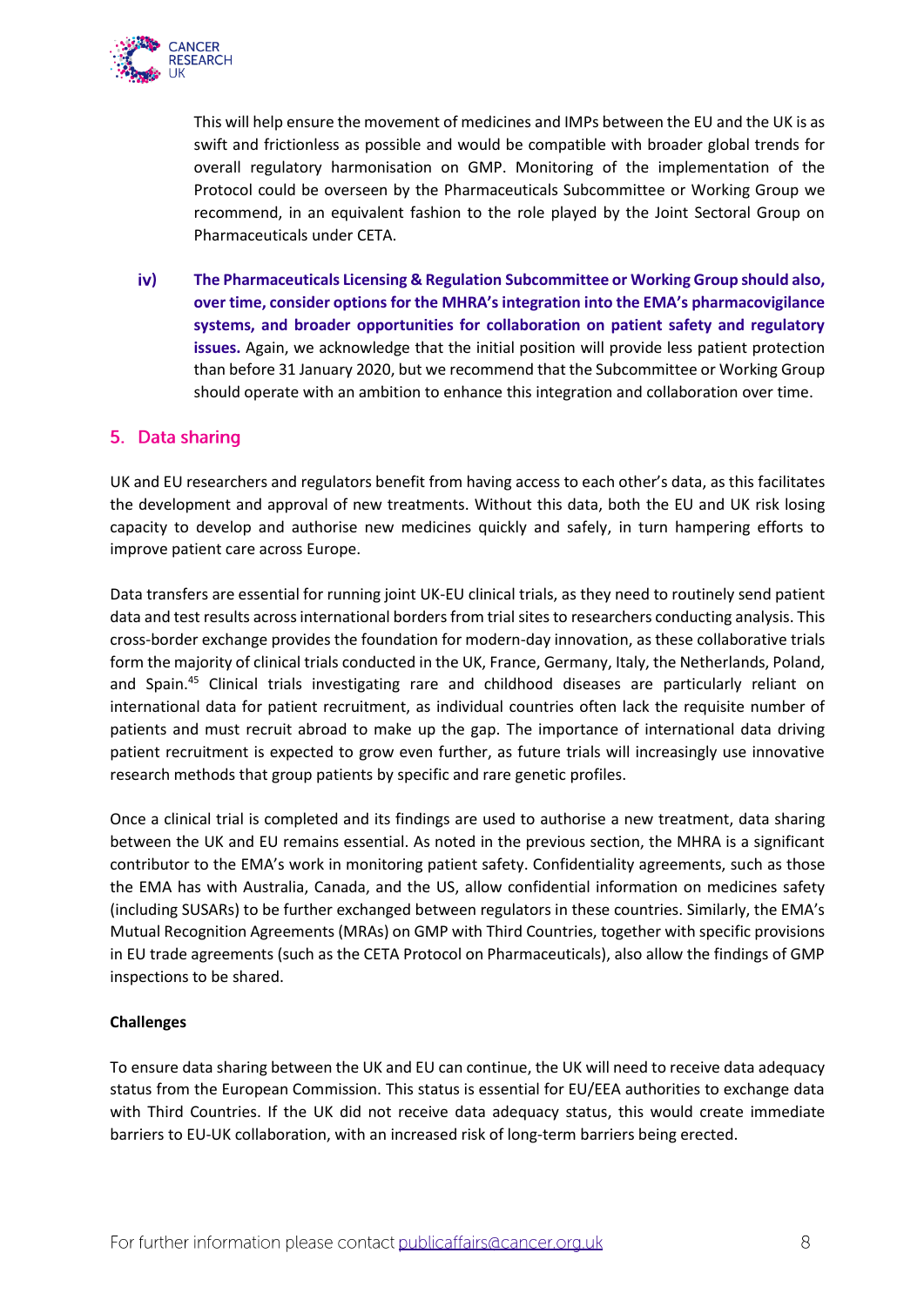

UK and EU researchers involved in collaborative trials would face immediate challenges. In order to exchange personal data, such as test results and patient information, researchers would need to invest time and money instituting additional legal safeguards. This would apply to collaborative trials already underway and future trials looking to recruit patients outside the trial sponsor's country. These legal barriers and costs may discourage collaboration, leading to both the EU and UK losing out on opportunities to innovate and improve patient care. It is therefore in the best interests of all patients that UK and EU researchers be allowed to continue exchanging data - an essential part of collaborative research.

UK and EU regulators would be similarly affected if negotiators did not agree a confidentiality agreement and an agreement (either via a MRA or protocol in the wider trade arrangement) to collaborate on GMP compliance and enforcement. The absence of such agreements would create additional legal barriers to sharing data and collaboratively monitoring medicine safety. The consequence of this would be reduced visibility of medicine safety issues and a potentially increased risk to patient safety across the UK and EU.

### **Recommendations**

To prevent unnecessary barriers to collaboration being erected, Cancer Research UK has outlined three steps negotiators can take to ensure the UK and EU can continue to exchange data whilst maintaining high standards of data protection.

- **i) The European Commission and UK Government should work together to ensure the UK receives data adequacy status before the Transition Period ends**. We welcome the UK's decision to recognise the adequacy of the EU's data protection law, $46$  and the European Commission's stated intention to take a data adequacy decision for the UK's data protection law as soon as possible after transition.<sup>47</sup> We also welcome the readiness of the European Data Protection Supervisor to consider any draft adequacy decision from the European Commission in as expeditious a manner as possible.<sup>48</sup>
- **ii) Asrecommended in the previous section, the MHRA and EMA should negotiate a Protocol on the mutual recognition of GMP compliance, as well as a confidentiality agreement modelled on the EMA's existing agreements with regulators in countries such as Australia, Switzerland, Canada and the US.** In addition, the Pharmaceuticals Subcommittee or Working Group we recommend in the previous section should work towards UK integration into the EudraGMDP database, to allow the UK to contribute to EU processes for monitoring GMP and GDP compliance. These steps would provide an important framework for the sharing of data between regulators, which will help protect patient safety.
- **iii) Negotiators should establish a Data Protection & Exchange Subcommittee or Working Group.** This subcommittee would oversee and review the implementation of the UK's and EU's data adequacy status and the MHRA-EMA confidentiality agreement (as well as other similar agreements in other industry sectors). It too would sit under the proposed Specialised Committee on Regulatory Cooperation and be modelled on the CETA subcommittee structure.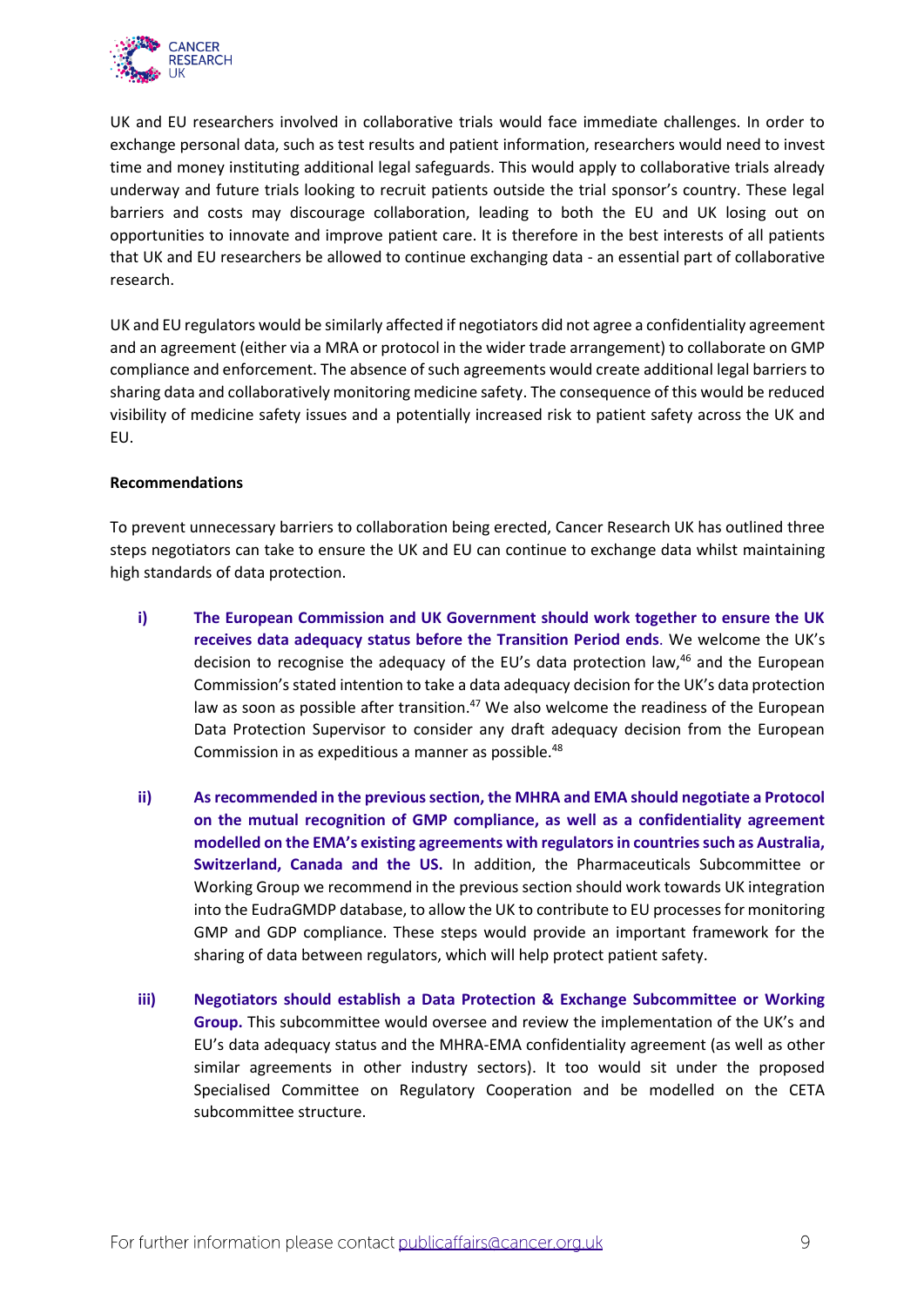

# **Appendix Case Study: Paediatric Hepatic International Tumour Trial**

The Paediatric Hepatic International Tumour Trial (PHITT) investigates the success of different therapeutic techniques for patients suffering from rare liver cancers that account for 1% of paediatric tumours. PHITT is part of a larger collaborative international project called the Children's Liver Tumour European Research Network (ChiLTERN). The trial is being coordinated by the University of Birmingham's Cancer Research UK Clinical Trial's Unit (CTU) and is subsequently being conducted in 13 other European countries.

This project is funded 100% by EU sources via the Horizon 2020 programme and ChiLTERN has received almost 8 million euros from EU grants to carry out this clinical trial. At the forefront of this clinical trial is the University of Birmingham's CTU, one of the UK's largest cancer trials units, translating cutting edge science into improved patient care for over 30 years.

Professor Keith Wheatley, the project lead for ChiLTERN, says "Importantly, the EU funding allows us to develop and deliver the trial and associated studies contemporaneously in all EU participating countries rather than having a disconnected approach whereby each country identifies its own funding stream. The amount of funding needed to undertake this project would not be available from a single source funder within one country. Hence, the Horizon 2020 funding provided by the EU commission is imperative to such a multi-country collaboration."

The Chiltern project is truly collaborative with expert teams from throughout Europe leading subsections of the project. The PHITT trial will see the single largest clinical trial ever undertaken in this patient population.

For rare cancers like paediatric liver cancer it is crucial to carry out work collaboratively. If the UK and EU work alongside each other in this research area, it will allow the flow of expertise, ensure a greater source of funding is available and therefore enable progress to be made at pace.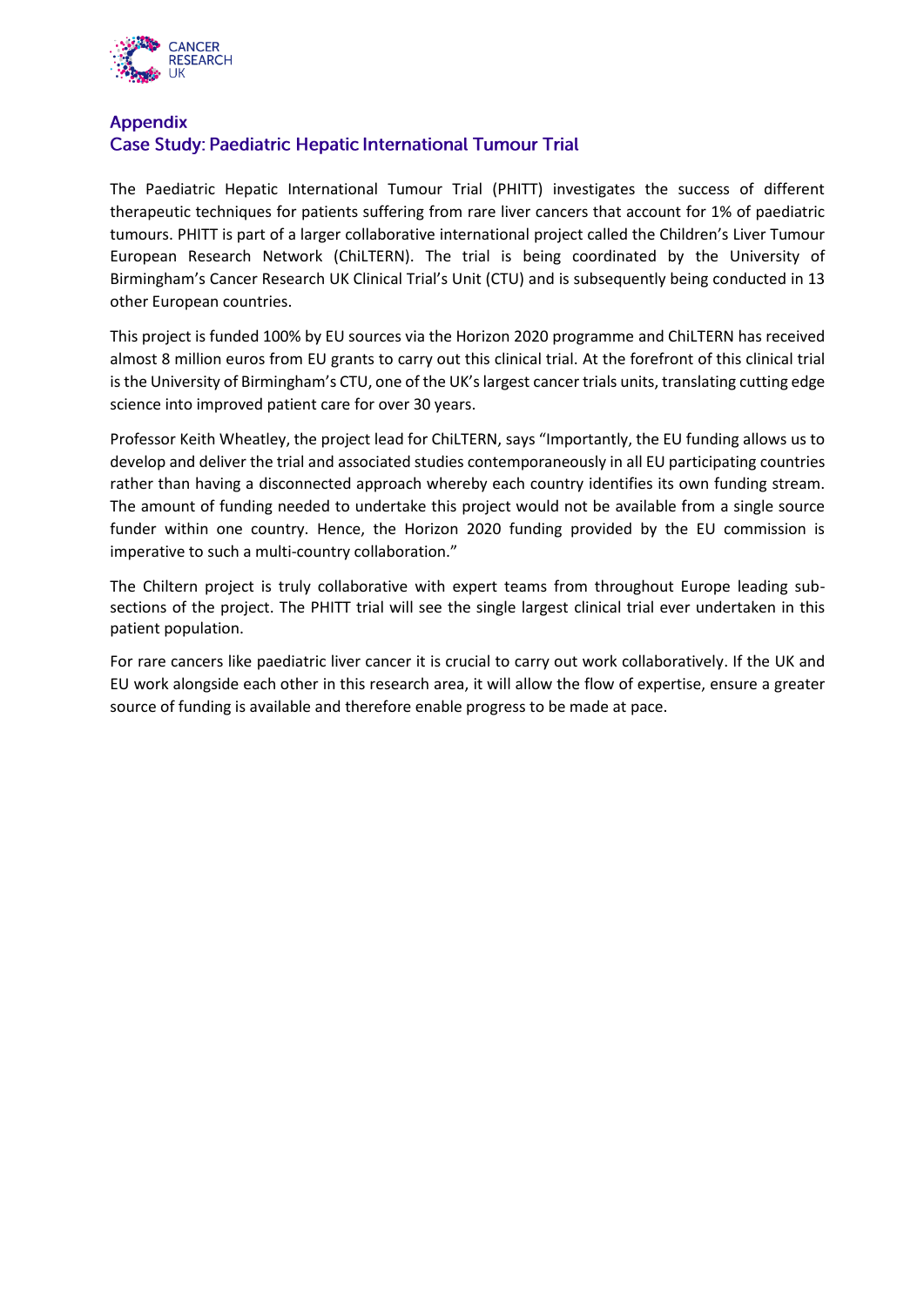

# **References**

<sup>1</sup> McCloskey, S. and Hervey, T. (2020). *Cooperative relationships for bio-medical science post-Brexit: the legal landscape*. [Online]. University of Sheffield. Available at:<https://www.sheffield.ac.uk/media/9926/download> [Accessed 1 April 2020]. <sup>2</sup> Karjalainen, S. and Yared, W. (2020). *ECL letter regarding the importance of collaboration in cancer research after Brexit*, 31 January. [Online]. Association of European Cancer Leagues. Available at: [https://www.europeancancerleagues.org/wp](https://www.europeancancerleagues.org/wp-content/uploads/ECL-Letter-Cancer-Research-after-Brexit-31012020.pdf)[content/uploads/ECL-Letter-Cancer-Research-after-Brexit-31012020.pdf](https://www.europeancancerleagues.org/wp-content/uploads/ECL-Letter-Cancer-Research-after-Brexit-31012020.pdf) [Accessed 22 April 2020].

<sup>3</sup> European Federation of Pharmaceutical Industries and Associations. (2018). *Prioritising patient safety and public health across Europe post-Brexit*. [Online]. Available at[: https://www.efpia.eu/media/288623/brexit-prioritising-patients-summary](https://www.efpia.eu/media/288623/brexit-prioritising-patients-summary-final-1.pdf)[final-1.pdf](https://www.efpia.eu/media/288623/brexit-prioritising-patients-summary-final-1.pdf) [Accessed 22 April 2020].

<sup>4</sup> Official Journal of the European Union. (2012). *The Treaty on the Functioning of the European Union, Consolidated Version of*. [Online]. EUR-Lex. Available at:<https://eur-lex.europa.eu/LexUriServ/LexUriServ.do?uri=CELEX:12012E/TXT:EN:PDF> [Accessed 22 April 2020]., p. 48.

<sup>5</sup> Official Journal of the European Union. (2012). *The Treaty on the Functioning of the European Union*., p. 9. <sup>6</sup> Duncan, I. (2018). *Lord Duncan of Springbank for HM Government*, 23 April. [Online]. House of Lords: European Union (Withdrawal) Bill. Available at[: https://bit.ly/2UfViii](https://bit.ly/2UfViii) [Accessed 22 April 2020].

<sup>7</sup> Hunt, J. (2020). *Letter to Sir Bill Cash MP*, 30 March. [Online]. Health and Social Care Select Committee. Available at: <https://committees.parliament.uk/committee/81/health-and-social-care-committee/publications/3/correspondence/> [Accessed 21 April 2020].

<sup>8</sup> HM Government. (2020). *The Future Relationship with the EU: The UK's Approach to Negotiations*. [Online]. Available at: [https://assets.publishing.service.gov.uk/government/uploads/system/uploads/attachment\\_data/file/868874/The\\_Future\\_Re](https://assets.publishing.service.gov.uk/government/uploads/system/uploads/attachment_data/file/868874/The_Future_Relationship_with_the_EU.pdf) [lationship\\_with\\_the\\_EU.pdf](https://assets.publishing.service.gov.uk/government/uploads/system/uploads/attachment_data/file/868874/The_Future_Relationship_with_the_EU.pdf) [Accessed 22 April 2020]., p. 12.

<sup>9</sup> European Commission. (2020a). *Draft text of the Agreement on the New Partnership with the United Kingdom*. [Online]. Available at:<https://ec.europa.eu/info/sites/info/files/200318-draft-agreement-gen.pdf> [Accessed 22 April 2020]., p. 33. <sup>10</sup> Eurostat. (2018). *EU population up to nearly 513 million on 1 January 2018*. [Online]. Available at:

[https://ec.europa.eu/eurostat/documents/2995521/9063738/3-10072018-BP-EN.pdf/ccdfc838-d909-4fd8-b3f9](https://ec.europa.eu/eurostat/documents/2995521/9063738/3-10072018-BP-EN.pdf/ccdfc838-d909-4fd8-b3f9-db0d65ea457f) [db0d65ea457f](https://ec.europa.eu/eurostat/documents/2995521/9063738/3-10072018-BP-EN.pdf/ccdfc838-d909-4fd8-b3f9-db0d65ea457f) [Accessed 26 March 2020].

<sup>11</sup> Association of the British Pharmaceutical Industry. (2019). *Clinical trials: How the UK is researching medicines of the future*. [Online]. Available at:<https://www.abpi.org.uk/media/7607/rmi-0128-0919-clinical-trials-report.pdf> [Accessed 26 March  $20201 n 6$ 

<sup>12</sup> Cancer Research UK. (2017). *The Impact of Collaboration: The Value of UK Medical Research to EU Science and Health*. [Online]. Available at: [https://www.cancerresearchuk.org/sites/default/files/main\\_report\\_v8.pdf](https://www.cancerresearchuk.org/sites/default/files/main_report_v8.pdf) [Accessed 23 March 2020]., p. 14.

<sup>13</sup> Brexit Health Alliance. (2018). *The impact of Brexit: Patient access to medical research*. [Online]. Available at: <https://www.nhsconfed.org/resources/2018/02/brexit-impact-patient-access-to-medical-research> [Accessed 11 March 2020]., p. 2.

<sup>14</sup> Cancer Research UK. (2017). *The Impact of Collaboration*., p. 13.

<sup>15</sup> Cancer Research UK. (2018). *Future of Clinical Trials after Brexit*. [Online]. Available at:

[https://www.cancerresearchuk.org/sites/default/files/future\\_of\\_clinical\\_trials\\_after\\_brexit.pdf](https://www.cancerresearchuk.org/sites/default/files/future_of_clinical_trials_after_brexit.pdf) [Accessed 1 April 2020]., p. 4. <sup>16</sup> World Health Organisation. (2020). *Search Platform: Trials open to recruitment in May 2018*. [Online]. International Clinical Trials Registry Platform. Available at[: https://apps.who.int/trialsearch/](https://apps.who.int/trialsearch/) [Accessed 27 March 2020].

<sup>17</sup> House of Commons. (2020). *Written question - 3773*. [Online]. 2019 Session. Available at:

[https://www.parliament.uk/business/publications/written-questions-answers-statements/written-question/Commons/2020-](https://www.parliament.uk/business/publications/written-questions-answers-statements/written-question/Commons/2020-01-15/3773/) [01-15/3773/](https://www.parliament.uk/business/publications/written-questions-answers-statements/written-question/Commons/2020-01-15/3773/) [Accessed 1 April 2020].

<sup>18</sup> Wellcome Trust and Bruegel. (2020). *A post-Brexit agreement for research and innovation: Outcomes from a simulated EU-UK negotiation*. [Online]. Available at: [https://wellcome.ac.uk/sites/default/files/a-post-brexit-agreement-for-science](https://wellcome.ac.uk/sites/default/files/a-post-brexit-agreement-for-science-bruegel-wellcome-january-2020.pdf)[bruegel-wellcome-january-2020.pdf](https://wellcome.ac.uk/sites/default/files/a-post-brexit-agreement-for-science-bruegel-wellcome-january-2020.pdf) [Accessed 1 April 2020]., p. 17.

<sup>19</sup> European Commission. (2020a). *Draft text of the Agreement on the New Partnership with the United Kingdom*., p. 15. <sup>20</sup> HM Government. (2020). *The Future Relationship with the EU*., p. 18.

<sup>21</sup> European Commission. (2020a). *Draft text of the Agreement on the New Partnership with the United Kingdom*., p. 229. <sup>22</sup> University of Birmingham. (2020). *PHITT*. [Online]. Available at:

<https://www.birmingham.ac.uk/research/activity/mds/trials/crctu/trials/phitt/index.aspx> [Accessed 27 March 2020]. <sup>23</sup> Association of the British Pharmaceutical Industry. (2019). *Clinical trials*., p. 6.

<sup>24</sup> Cancer Research UK. (2014). *Exploring the Interdependencies of Research Funders in the UK*. [Online]. Available at: https://www.cancerresearchuk.org/sites/default/files/interdependencies of funders in the uk march2014.pdf [Accessed 10 March 2020]., p. 26.

<sup>25</sup> Cancer Research UK. (2020). *The UK and EU: What people affected by cancer need from the future relationship*. [Online]. Available at:<https://www.cancerresearchuk.org/sites/default/files/whatpatientsneedfinal.pdf> [Accessed 10 March 2020]., p. 4.

<sup>26</sup> Cancer Research UK. (2017). *The Impact of Collaboration*., p. 12.

<sup>27</sup> Cancer Research UK. (2017). *The Impact of Collaboration*., p. 12.